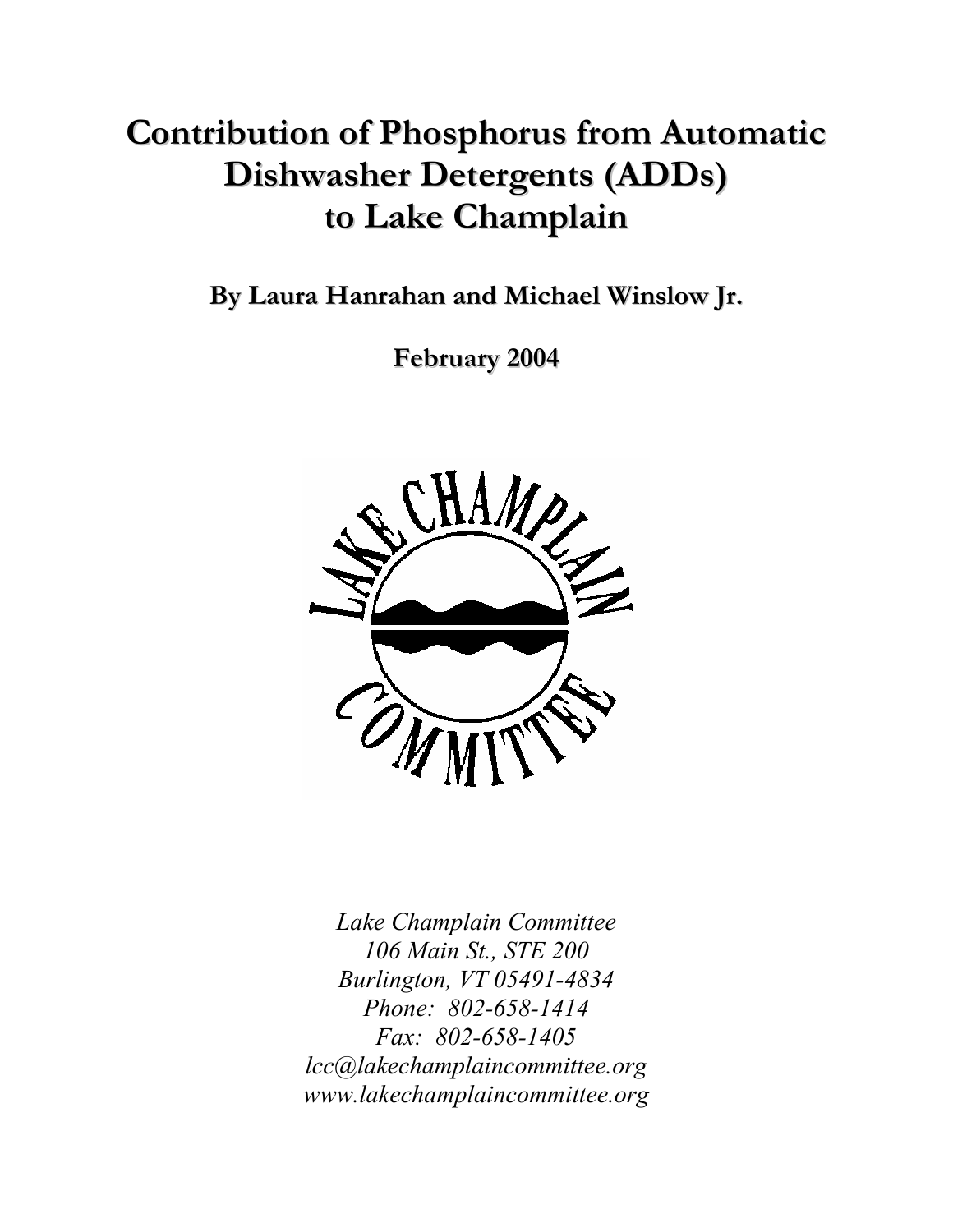This report is produced through the Lake Champlain Committee's *Environmental Service Corps Program* and funded with support from the Argosy Foundation and the Jane B. Cook 1983 Charitable Trust. The Environmental Service Corps, initiated by LCC in 1990, seeks to harness the technical abilities, creativity, and energy of graduate students to provide solutions to the water quality and ecological problems facing Lake Champlain. For more information, contact the Lake Champlain Committee.

Written by: Laura Hanrahan, LCC Environmental Service Corps Intern and Mike Winslow, LCC Staff Scientist Editor: Lori Fisher, LCC Executive Director

| Published by: | The Lake Champlain Committee                         |
|---------------|------------------------------------------------------|
|               | 106 Main Street, STE 200                             |
|               | Burlington, VT 05401-8434                            |
|               | (802) 6581414, <i>lcc@lakechamplaincommittee.org</i> |
|               | www.lakechamplaincommittee.org                       |

Recommended Citation:

Hanrahan, L. and M. Winslow Jr. (2004). Contribution of phosphorus from automatic dishwasher detergents to Lake Champlain. Lake Champlain Committee Environmental Service Corps Technical Report No.4. Lake Champlain Committee, Burlington, VT. 10 pp.

### **The Lake Champlain Committee**

The Lake Champlain Committee (LCC) is a non-profit membership-supported advocacy organization that has worked to protect and restore lake health since 1963.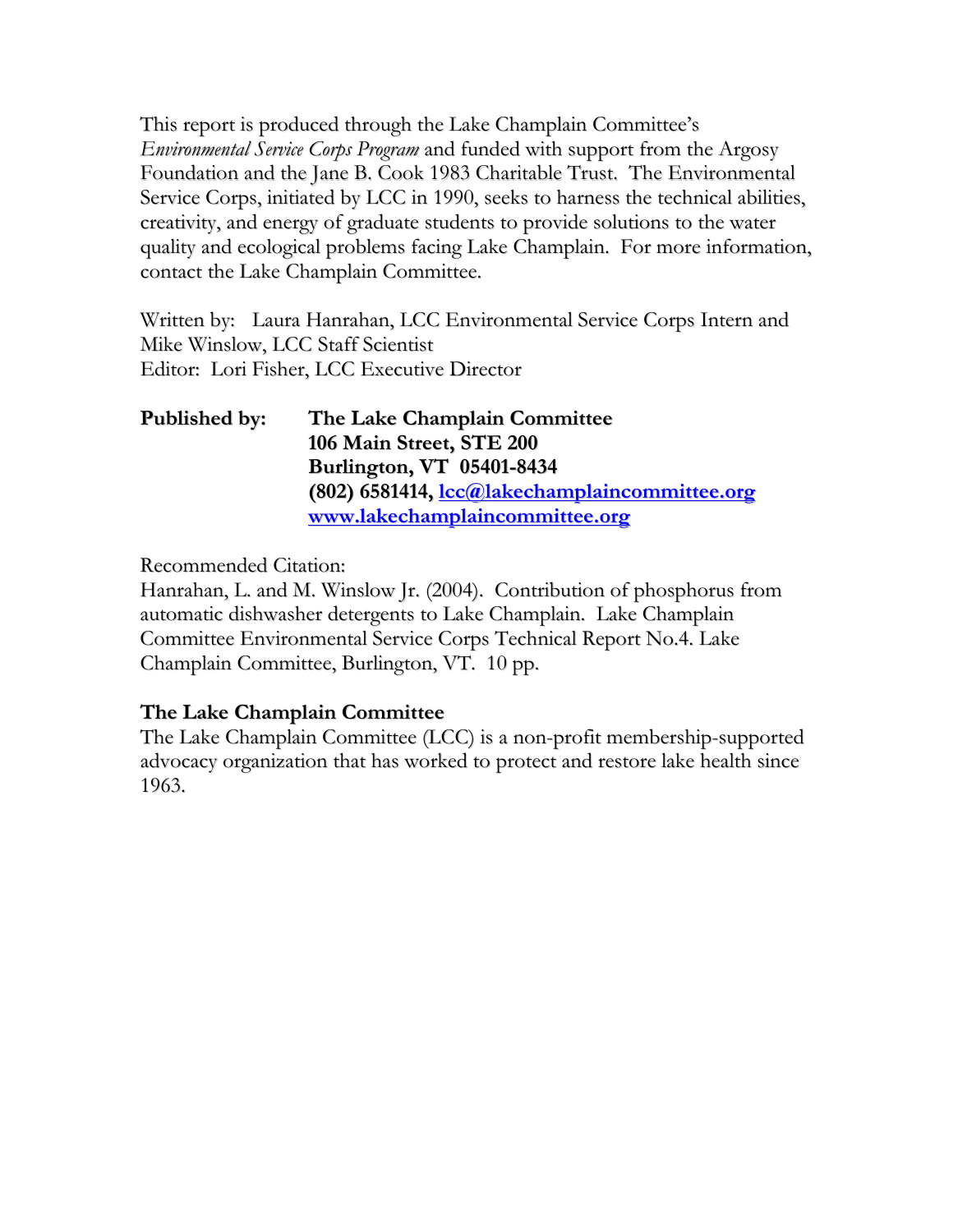### **Introduction**

Lake Champlain is considered an impaired water body due to excessively high concentrations of phosphorus. Excess phosphorus can cause extensive algae blooms. Phosphorus pollution in Lake Champlain has prompted many agencies and organizations including the Lake Champlain Committee to explore reduction strategies. The lake wide management plan Opportunities for Action (Lake Champlain Steering Committee, 2003) calls for reduction of phosphorus loading to target levels by 2016, but the Lake Champlain Committee has called for an accelerated clean-up by 2009. This deadline was recently endorsed by Vermont, and Quebec officials in the fall of 2003.

Though large reductions have been made in end of pipe discharges from point sources, little effort has been invested in controlling phosphorus entering sewage treatment plants since the ban on phosphorus in laundry detergents in the mid-1970s. This action led to a 40% reduction in effluent phosphorus concentrations from waste water treatment facilities in Vermont (Van Benschoten and Smeltzer, 1981). Similar reductions have been achieved nationwide (Litke, 1999). If the phosphorus that needed to be removed from waste water were limited, potential savings might accrue in the economics and efficiency of treatment.

Phosphorus from automatic dishwasher detergents (ADDs) represents one example of controllable inputs to waste water treatment facilities. At the time the laundry detergent phosphorus ban was enacted household dishwashers were not common. Today one in every two households in New England has an automatic dishwasher (U.S. Department of Energy, 2001). The purpose of this paper is to examine the relative role of ADDs to phosphorus loading in Lake Champlain and the potential costs and benefits of eliminating this source.

The role of phosphorus in ADDs is to build the surfactant to keep dishes from spotting (Table 1). Phosphorus binds with calcium and magnesium found naturally in hard waters to prevent further interference with surfactant performance and minimize scale build up in the machine. Phosphorus also binds with iron and aluminum to minimize rusting of machine parts, which may increase the lifespan of the machine. Detergents without phosphorus can still have sequestering properties, although they may not be as strong as Pbased detergents.

There are many alternative automatic dishwashing detergents available to consumers that do not use phosphorus (Table 2). The P-free detergents still accomplish the task of removing calcium, magnesium, iron, and aluminum out of the water, allowing the surfactant to work effectively. Laboratory testing and consumer purchases of P-free detergents have shown that the products have satisfactory performance and can be successfully substituted for P-based detergents (Wolf, 2003).

Legislation to reduce P in ADDs has been presented in Minnesota, Massachusetts, and Michigan. None of the proposed bills has passed, but public awareness of them has grown. Legislation was proposed in the Minnesota House (H.F. No. 257) and Senate (S.F. No. 203) in January 2003. In the Senate, the bill was sent to the Environment and Natural Resource Committee, and then moved to the Committee on Rules and Administration under Rule 21. The Rules Committee adopted the amendments made by the Environment and Natural Resource Committee and considered the bill passed on March 20, 2003. In the House, the bill was referred to the Environment and Natural Resources Policy Committee. Since that time authors have been added to the bill but it has not moved. In Massachusetts the Senate introduced a bill (No. 1252) and the House presented a petition for the bill (No.

#### *Lake Champlain Committee –*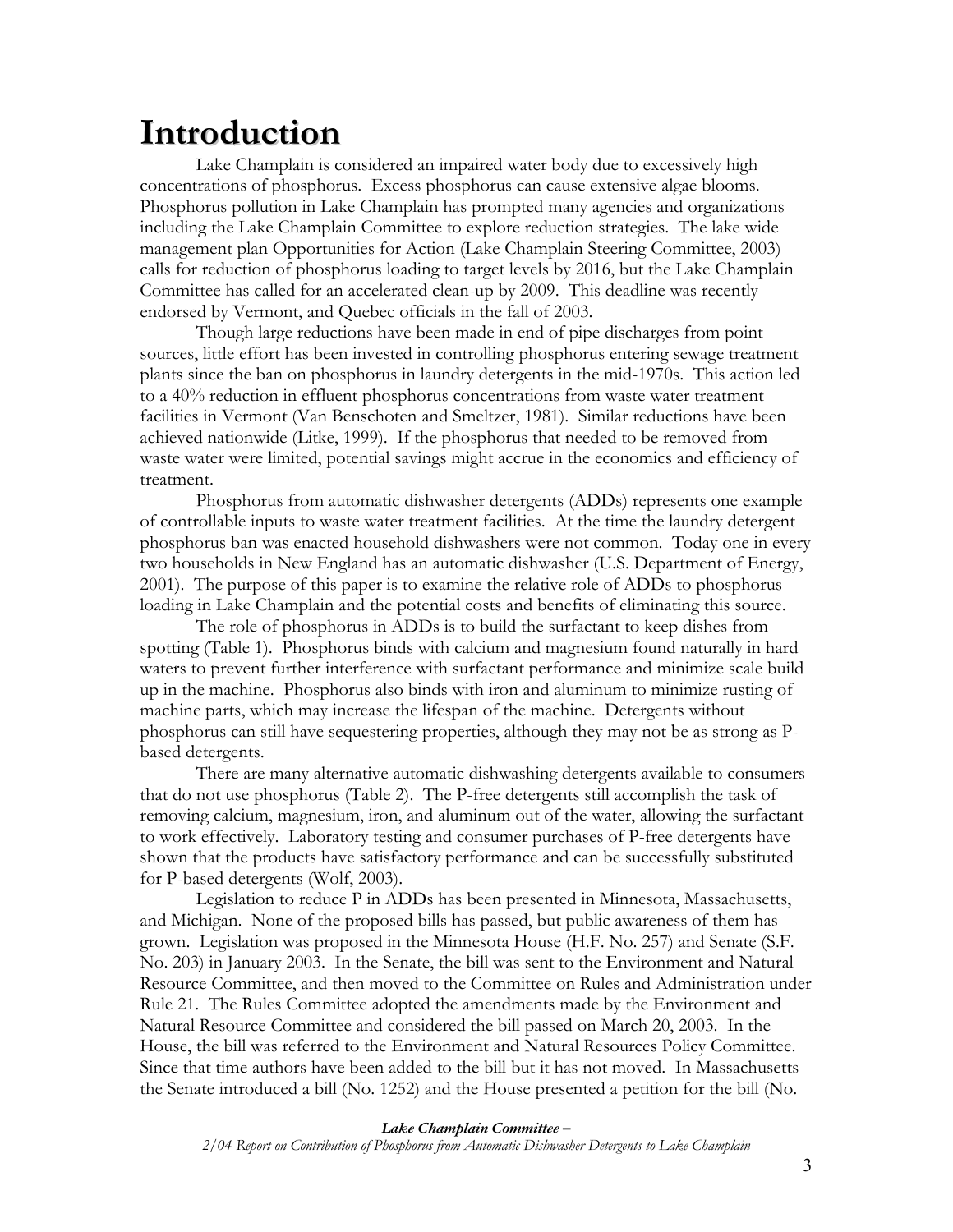3009). Both bills were sent to the Joint Committee on Natural Resources and Agriculture in January 2003, which is where they currently remain. A public hearing was held on September 18, 2003 for review of the proposed legislation. Michigan is the only other state actively pursuing restrictions on phosphorus in automatic dishwashing detergents. In March, a Senate bill (No. 351) was proposed and referred to the Committee on Natural Resources and Environmental Affairs; nothing further has happened.

#### **Table 1.** Use of phosphorus in automatic dishwashing detergents Phosphates are used as "builders" meaning they:

- ♦*Soften water by forming complexes with calcium and magnesium ions*
- ♦*Reduce spotting on dishes through calcium and magnesium sequestering*
- ♦*Reduce rusting by chelating iron and aluminum*
- ♦*Keep food particles in suspension*
- ♦*Produce an alkaline environment necessary for surfactant performance*

**Table 2.** Alternatives for phosphorus in ADDs (usually used in combination)

- ♦polycarboxylates
- ♦Zeolite A (a crystalline sodium aluminosilicate)
- ♦sodium citrate
- ♦sodium silicate
- ♦sodium carbonate
- ♦poly (acrylic acid)
- ♦nitriloacetic acid (NTA)

*Note: NTA is not used in the United States due to safety and ecological reasons. All other listed alternatives have no reported environmental or human health impacts (Great Lakes Science Advisory Board, 1980; 1983)*

## **Determining Phosphorus Loading**

To estimate the amount of phosphorus generated by automatic dishwashers in the Lake Champlain Basin (Table 3) two questions must be answered: how often are dishwashers used in the Lake Champlain Basin; and how much phosphorus is used per wash cycle. To answer the first question requires determining the number of dishwashers in the Basin and a daily or weekly use pattern. The second question depends on the amount of phosphorus in the detergent used and on the amount of detergent used per wash.

For our calculations we determined there were over 111,000 dishwashers in the Lake Champlain Basin. There are around 221,000 households in the Basin. We arrived at this number by dividing the population of the Basin (571,000 - LCBP, 1999) by the average number of people per household (2.58 – U.S. Census Bureau, 2002). Approximately 50% of households in New York and New England have automatic dishwashers according to the United States Department of Energy (2001). We have used this figure though it may be low. Phone surveys of 384 households in South Burlington, VT and 306 households in Lolo, MT suggest about 75% of residents in these locations owned automatic dishwashers (Alm, 1998; Burnside and McDowell, 2001).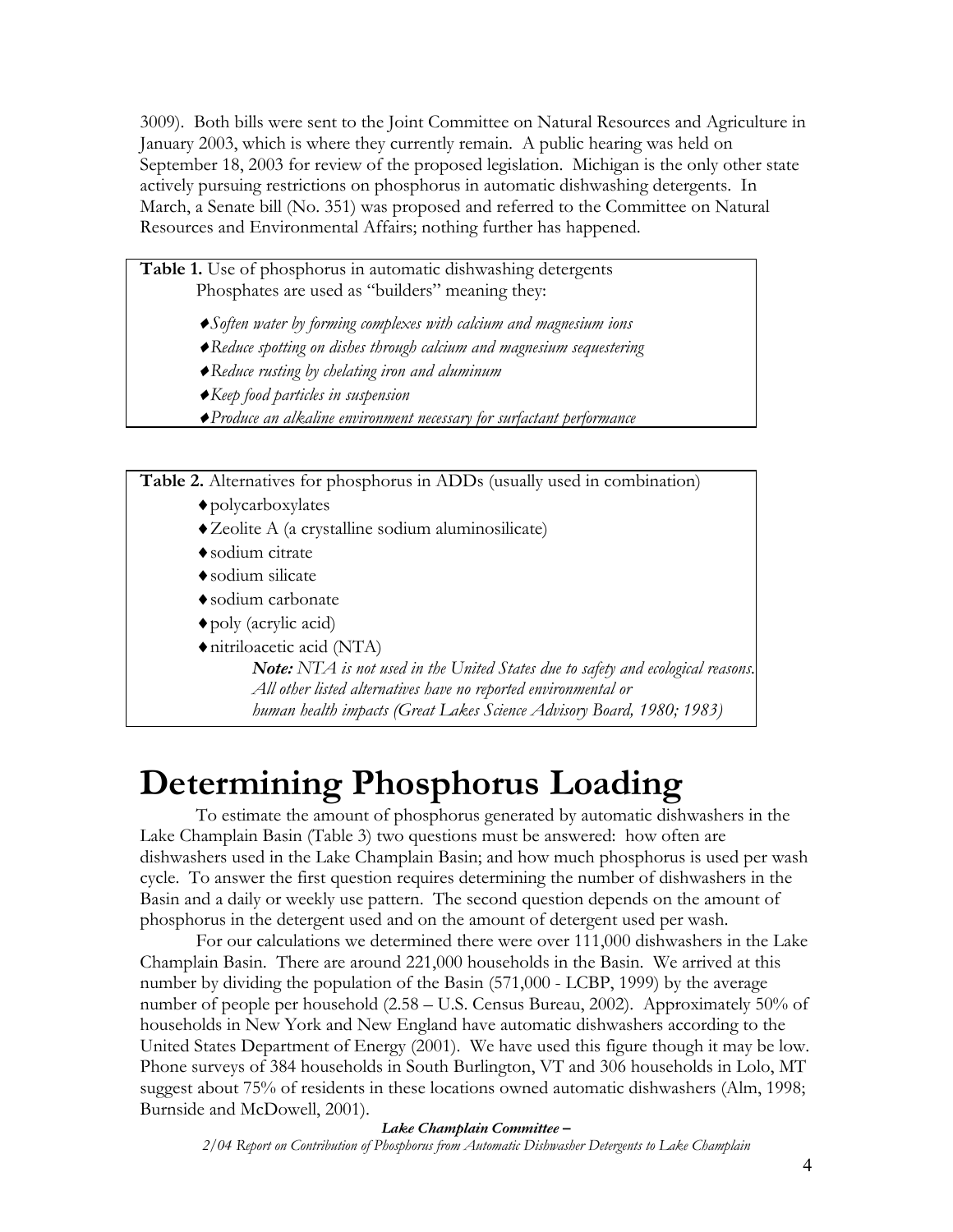Dishwashers are used once every other day in our analysis. This is consistent with use in South Burlington (Alm, 1998), but slightly lower than results from Montana (Burnside and McDowell, 2001).

We determined that each dishwasher generates 10.2 grams (g) of phosphorus per week. This is less than results from phone surveys of household dishwasher use. Alm (1998) suggested phosphorus contribution for South Burlington households was between 12.53 and 16.03 g/week. In Montana, phone surveys led to a mean phosphorus contribution of 10.98 g/week (Burnside and McDowell, 2001).

Average weekly household phosphorus contributions will be strongly affected by assumptions about the amount of detergent used per wash. Dishwashers typically have two detergent cups, a pre-rinse cup and a time-released cup. The pre-rinse cup holds between 1.0 and 1.5 tablespoons (TBSPs) of detergent while the time-release cup holds between 2.5 and 3 TBSPs (Burnside and McDowell 2001). However, it is unclear whether both cups are completely filled for a typical wash. Alm (1998) suggested that reservoirs were 81-89% filled on average, but it is unclear how this average was calculated. We have chosen to analyze phosphorus contributions to Lake Champlain based on use of 3 TBSP/wash, which may be quite low.

In our analysis, the average ADD contained 0.976 g P/TBSP. We arrived at this quantity by averaging the manufacturer's reported phosphorus concentrations and weighting them based on sales figures for the Hannaford's Supermarket in Burlington for the three week period between December  $7<sup>th</sup>$  and December  $27<sup>th</sup>$ , 2004. In the absence of weighting based on sales, the mean phosphorus concentration was 1.10 g/TBSP.

### **Determining Costs and Benefits**

The cost of eliminating phosphorus in ADDs will accrue principally to consumers since non-phosphorus ADDs are currently more expensive. Financial benefits may be realized by municipal wastewater treatment facilities (WWTF) that currently must remove phosphorus.

To determine the average cost to consumers of switching to non-phosphorus detergent we compared prices of detergents at the City Market in Burlington during the week of December 7, 2004. The average ADD with phosphorus cost \$0.0288/oz. less than the Seventh Generation phosphorus-free detergent. Multiplying the price difference by the average detergent use calculated earlier leads to a per-household cost increase of between \$6.30 and \$10.90 annually with an average of \$8.65. Of course, the cost increases would only accrue to households currently using ADDs with phosphorus.

Since dishwasher detergent is sold by weight but we have estimated use based on volume, we needed to determine the volume of detergent in each container. We determined that there are 0.55 ounces/TBSP of detergent. To do so, the number of TBSPs in a 50 oz. box were measured and a TBSP of detergent was weighed from a separate container. The results were consistent.

In estimating the cost of removing phosphorus from wastewater we have used a cost of biological treatment plus alum of \$969/mt P. The annual costs associated with treating phosphorus from automatic dishwashing detergents vary depending on treatment method. The most typical treatment methods include either chemical additions such as sodium aluminate to precipitate phosphorus, or biological aids to consume phosphorus in solution.

#### *Lake Champlain Committee –*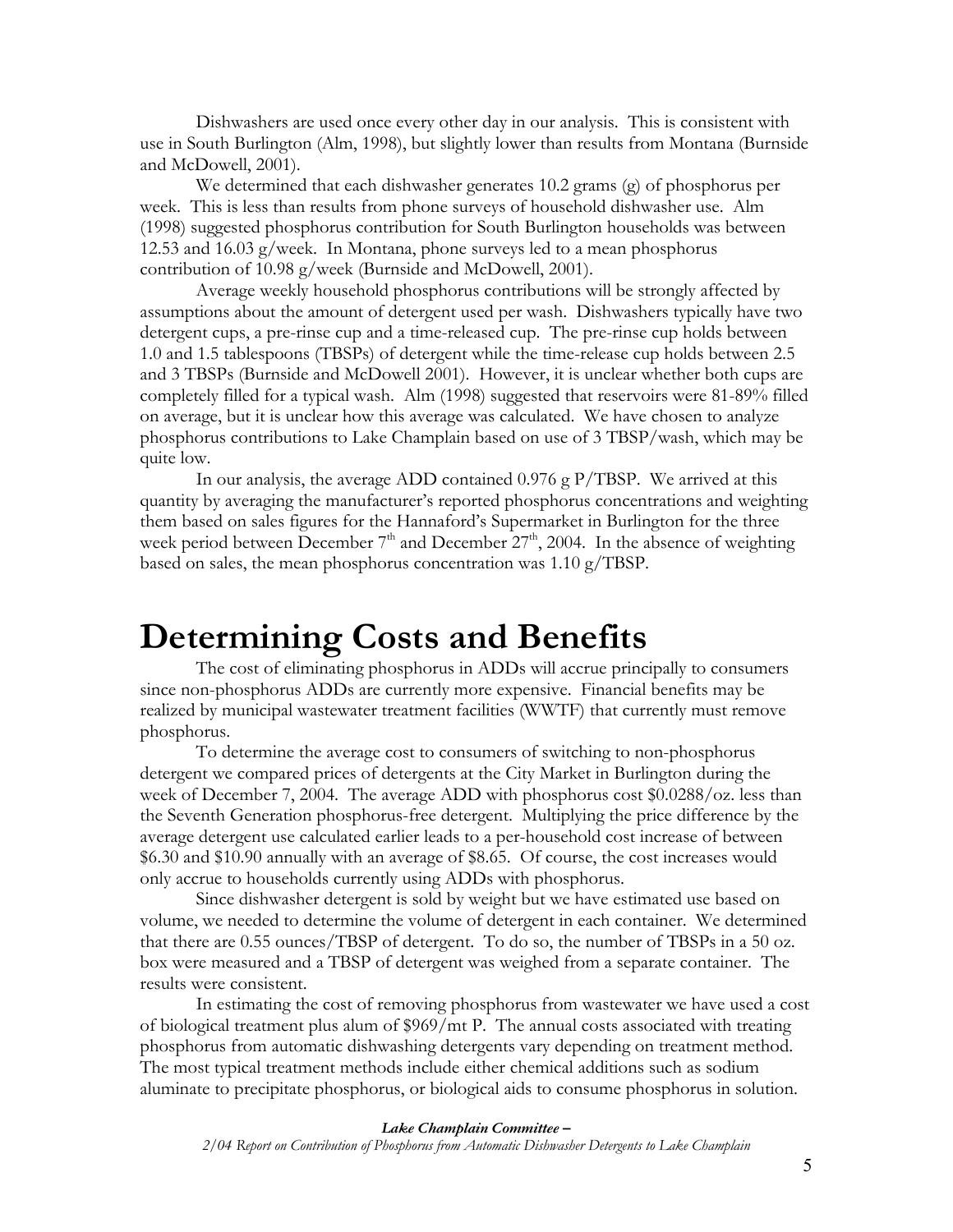These two methods are used at two of the Burlington treatment plants, while a third plant uses both in combination. Biological treatment alone costs \$881/mt P; biological treatment plus alum costs \$969/mt P; and sodium aluminate treatment costs \$2,390/mt P (Roy, 2003). It is important to note that these estimates do not include the cost of sludge removal which can be substantial.

**Table 3:** Calculations used in determining the costs and benefits of eliminating phosphorus in dishwasher detergents in the Lake Champlain Basin. All calculations have been rounded to three significant digits for reporting which accounts for discrepancies in the table.

| Row<br># | Category                                                                             | Value     | Justification/Formula                                                                    |
|----------|--------------------------------------------------------------------------------------|-----------|------------------------------------------------------------------------------------------|
| 1        | $g P/TBSP$ ADD                                                                       | 0.976     | weighted average based on three weeks of sales<br>at Hannafords in Burlington - see text |
| 2        | % households w/ dishwashers                                                          | 50%       | (USDOE 2001)                                                                             |
| 3        | Basin population                                                                     | 571,000   | (LCBP 2002)                                                                              |
| 4        | people / household                                                                   |           | (USCB 2002)                                                                              |
| 5        | households in Basin                                                                  |           | Row $3/Row 4$                                                                            |
| 6        | dishwashers in Basin                                                                 |           | Row $2*Row 5$                                                                            |
| 7        | TBSP/wash                                                                            | 3         | (Burnside and McDowell 2001) see also text                                               |
| 8        | washes/week                                                                          | 3.5       | (Alm 1998)                                                                               |
| 9        | % WWTF                                                                               | 43%       | (http://www.anr.state.vt.us/champ/lakefax.htm)                                           |
| 10       | % septic                                                                             | $55\%$    | ibid                                                                                     |
| 11       | Weeks/year                                                                           | 52        |                                                                                          |
| 12       | metric tons/ $g$                                                                     | 0.000001  |                                                                                          |
| 13       | g/metric ton                                                                         | 1,000,000 |                                                                                          |
| 14       | metric tons/dishwasher/year                                                          | 5.33E-04  | Row 1*Row 7*Row 8*Row 11*Row 12                                                          |
| 15       | Annual P release from dishwashers (mt)                                               | 59.0      | Row 6*Row 14                                                                             |
| 16       | P entering WWTF                                                                      | 25.4      | Row 9*Row 15                                                                             |
| 17       | Treatment efficiency of WWTF                                                         | 90.70%    | see text                                                                                 |
| 18       | Annual ADD P release from WWTF (mt)                                                  | 2.36      | Row $16*(1-Row 17)$                                                                      |
| 19       | ounces/TBSP                                                                          | 0.55      | see text                                                                                 |
| 20       | ounces/dishwasher/year                                                               | 300       | Row 7*Row 8*Row 11*Row 19                                                                |
| 21       | Average difference in cost/ounce between<br>phosphorus and non-phosphorus detergents | \$0.0288  | see text                                                                                 |
| 22       | Average cost/yr. per dishwasher owner                                                | \$8.65    | Row 20*Row 21                                                                            |
| 23       | \$/mt of P removal at WWTF using alum                                                | \$969     | (Roy 2003)                                                                               |
| 24       | Annual cost to WWTFs of removing ADD P                                               |           | Row 16*Row 23                                                                            |
| 25       | Total cost of eliminating P in ADDs                                                  | \$932,000 | (Row 6*Row 22)-Row 24                                                                    |
| 26       | Cost/mt P reduction in Lake Champlain<br><b>TMDL</b>                                 | \$950,000 | (VT DEC and NYS DEC, 2002)                                                               |
| 27       | Cost/mt P reduction from dishwashers                                                 | \$395,000 | Row $25/Row 18$                                                                          |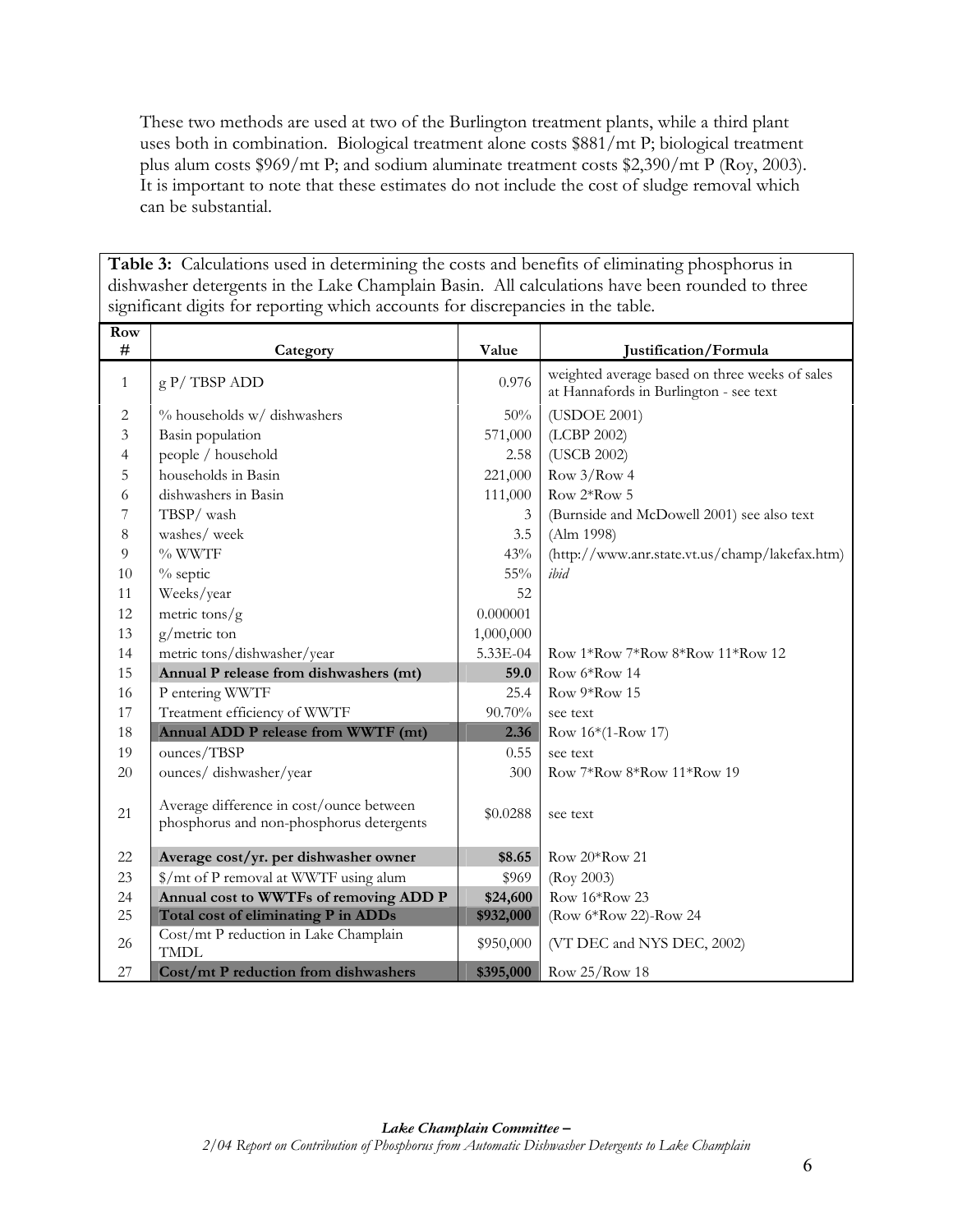### **Conclusions**

Based on our analysis, the cost of eliminating phosphorus from ADDs is lower than other means of reducing phosphorus loading to Lake Champlain. If ADDs with phosphorus were eliminated, Basin consumers would pay at least \$958,000 more per year for these products which equates to an average per household cost between \$6 and \$11. In exchange for this cost, phosphorus loading to Lake Champlain from wastewater treatment facilities would be reduced by 2-3  $\text{mt/yr}$ . The cost per metric ton of phosphorus removed is about \$395,000. This is 58% less than the cost per metric ton of phosphorus removed outlined in the Lake Champlain TMDL (\$139 million for 145.8 metric tons or \$950,000 per metric ton – VT DEC and NYS DEC, 2002) and 51% less than an earlier minimum estimated cost of achieving a reasonable approximation of the in-lake phosphorus standards (\$808,0000/mt – Holmes and Artuso, 1995). **This comparatively low cost per metric ton of phosphorus removed makes limiting phosphorus in automatic dishwashing detergents an economically sound option to pursue.** 

We have been very conservative in our estimates of the phosphorus load generated from ADDs at waste water treatment facilities. We have extrapolated the phosphorus removal efficiency for all WWTFs based on data from Burlington facilities. However, the Burlington facilities must discharge P at a concentration less than 0.8 mg/L based upon their state permits. The Lake Champlain TMDL lists 19 WWTFs in Vermont that have no concentration limits in their permits and thus may not remove any phosphorus (VT DEC and NY DEC, 2002). ADDs could account for 1.5 mt/yr of phosphorus discharged from these facilities alone if they discharge at their full permitted load and 8% of the influent phosphorus to these plants comes form ADDs, the low end of reported estimates (Barr Engineering, 1993; Burnside and McDowell, 2001; Isaac, personal communication). Furthermore, since the Burlington facility is among the largest in the Basin, the cost of phosphorus removal there is likely to be cheaper than at other WWTFs due to economies of scale.

Even if our estimated annual per household use of ADD is low (as it may be if we have underestimated the number of TBSP per wash), the cost benefit ratio would remain the same. The cost to consumers would increase, but so would the amount of phosphorus prevented from entering our waterways. If we doubled our assumption about the number of TBSPs used per wash, the cost per household increases to \$12 to \$22 with an average of \$17.30. At the same time, the reduction in phosphorus entering Lake Champlain through wastewater treatment facilities increases to 4.7 mt/yr.

There are additional assumptions built into these cost estimates that generally improve the economic viability of this option. The comparisons made here do not consider the economies of scale that will likely occur if all ADDs were required to be P-free. Specifically, the price differential between current P-free and P-based detergents would likely decline if all detergents were P-free. In addition, the estimated reductions in phosphorus loading to Lake Champlain do not include reductions in loading from on-site septic systems. Budd and Meals (1994) estimated between 7,629 and 15,259 failed septic systems in the Lake Champlain Basin. Thus ADD discharge to failed septic systems could account for an additional two to four metric tons of phosphorus per year if half of the failed systems have dishwashers and using the annual contribution of phosphorus per dishwasher from Table 3. Lastly, the Soap and Detergent Association has argued that phosphorus-free detergents will increase wear and tear on dishwashers (SDA, 2001), but these hypothetical costs have not

#### *Lake Champlain Committee –*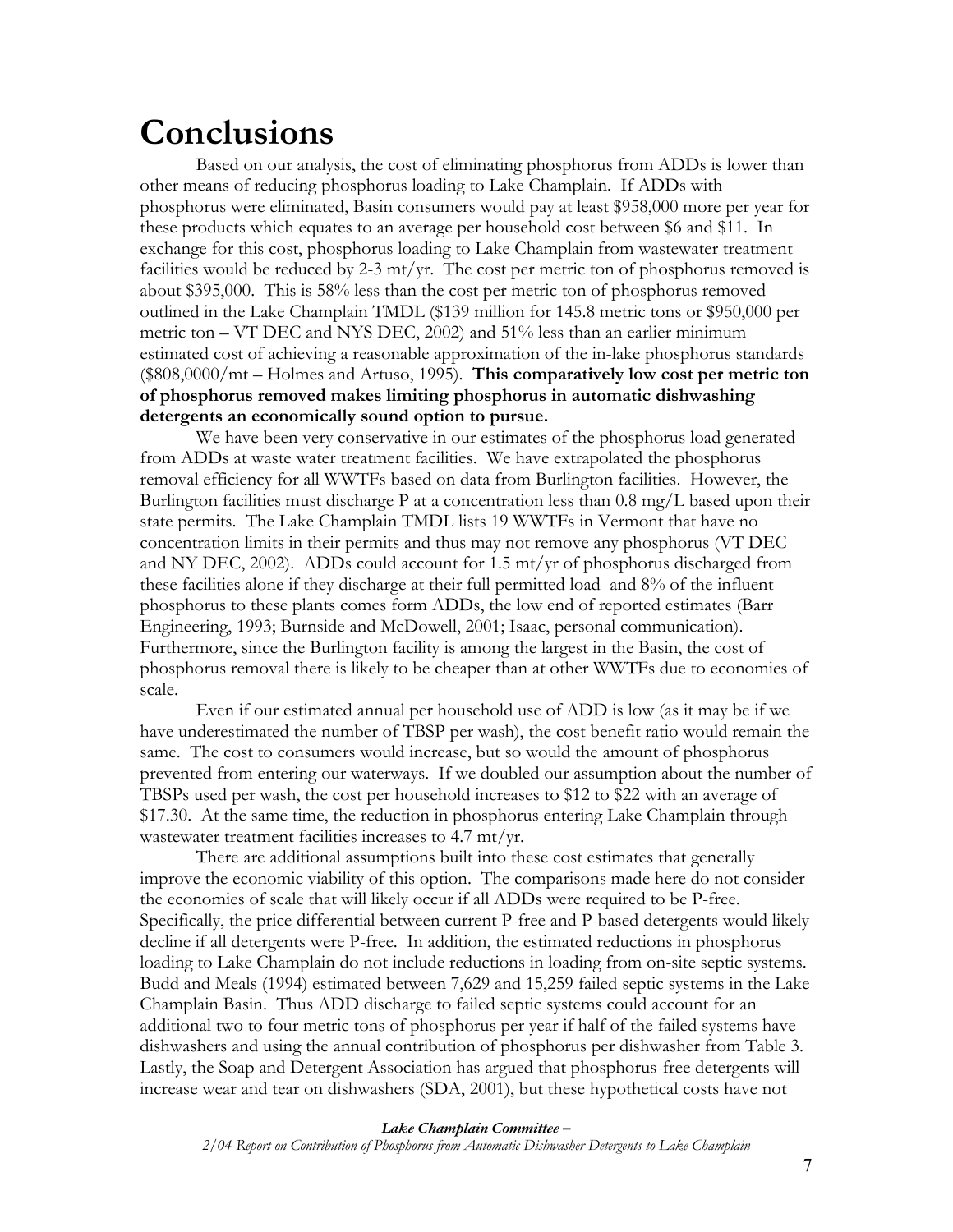been quantified and are contested by P-free ADD manufacturers, thus they are excluded from our analysis.

In estimating the cost to consumers, there are two critical assumptions with potential opposite effects. The average household cost would be less than what we have calculated if the price of non-phosphorus detergents decreases. A large part of the existing price difference is due to price increases by retailers and costs associated with using distributors. Seventh Generation estimates a 5% reduction in price when product distribution is increased and the products are sold through wholesalers and directly to stores (Wolf, 2003). On the other hand, if the non-phosphorus detergents are less effective than phosphate detergents, consumers may use more of the product.

The Soap and Detergent Association claimed that phosphorus is essential to the performance of automatic dishwashing detergents (SDA, 2001). However, several companies are currently producing P-free products and customers are continuing to purchase them. To refute the claim that P-free detergents do not work as well, Seventh Generation<sup>®</sup> had Shuster Laboratories test several different ADDs to determine performance qualities (Appendix A). The results suggested that Seventh Generation<sup>®</sup> USA Auto Dish Gel is comparable to Cascade® Gel after five wash cycles typical of household dishwashing machines; also Seventh Generation<sup>®</sup> Automatic Dishwashing Powder is comparable to Cascade<sup>®</sup> Pure Rinse.

Based on our estimates, ADDs represent a fairly small contribution to the overall phosphorus loading to Lake Champlain, but they are a source that can be controlled costeffectively. Based on our initial conservative estimates, ADDs account for 0.55% of the total load allocation in the Lake Champlain TMDL. The percentage may be as high as 1.76% if contributions from failed septic systems and WWTFs that do not treat for phosphorus are included in the total loading. These results are consistent with preliminary reports from a Minnesota study suggesting that ADDs may account for 0.9% to 1.9% of statewide phosphorus loading (Runke, personal communication).

However achieving phosphorus loading targets established in the Lake Champlain TMDL will require reduction in phosphorus loading from a wide variety of sources. Eliminating phosphorus from ADDs would be 50 to 60% less expensive than eliminating an equivalent quantity of phosphorus through non-point source controls. Additionally, targeting ADDs provides a quantifiable reduction in phosphorus-loading to Lake Champlain, while the efficacy of non-point source measures is sometimes suspect.

Since eliminating phosphorus from ADDs us a cost-effective means of managing eutrophication in Lake Champlain the effort should begin in Vermont. More than half of all Basin residents live in Vermont (68% *-* LCBP ATLAS-CD, 1999) and Vermont bears the greatest burden of reducing phosphorus loading to Lake Champlain (VT DEC and NY DEC, 2002). Furthermore, while the Lake Champlain Basin includes nearly half the state of Vermont including most of the state's population, it is only a small, relatively less populated portion of New York and Quebec it is appropriate that Vermont should take a leadership role in initiating new reduction efforts.

### **Works Cited**

Alm, Erik. 1998. Quantification of phosphorus from automatic dishwasher effluent in South Burlington, VT: A survey based study. Senior thesis in Environmental

*Lake Champlain Committee –*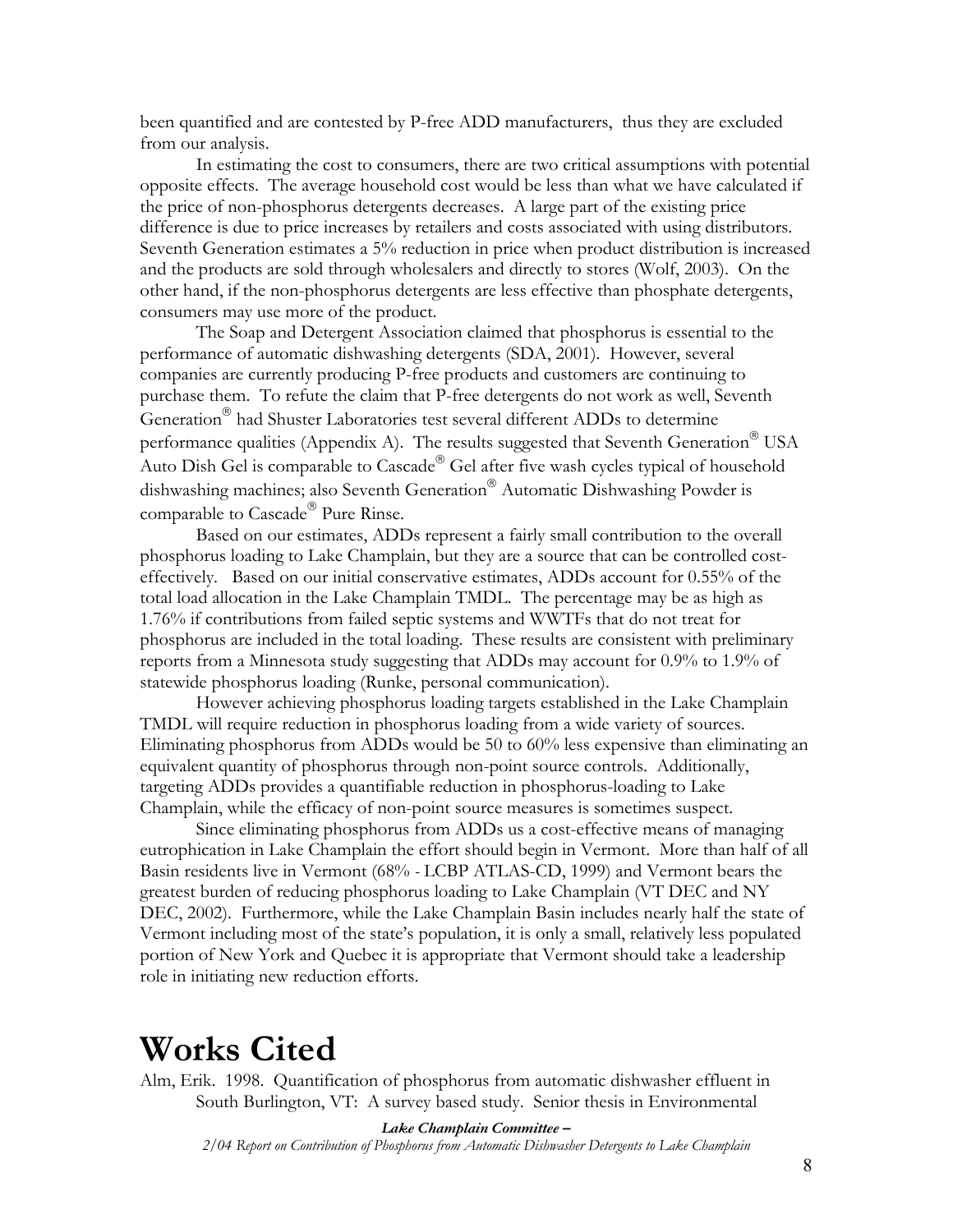Studies. University of Vermont: Burlington, VT.

- Barr Engineering Company. 1993. Phosphorus Reduction Study for the Twin Cities Metropolitan Area - Final Report. Prepared for the Minnesota Pollution Control Agency.
- Budd, L.F. and D.W. Meals. 1994. Lake Champlain Nonpoint Source Pollution Assessment. Lake Champlain Technical Report No. 6. Lake Champlain Basin Program: Grand Isle, VT.
- Burnside, Catie, and William McDowell. 2001. Dishwater Detergent Phosphorus: Its Contribution to Phosphorus Load at a Municipal Wastewater Treatment Plant. Voluntary Nutrient Reduction Program. Sandpoint, Idaho.
- Great Lakes Science Advisory Board. 1980. Health Implications of Non-NTA Detergent Builders. Report to the International Joint Commission. Windsor, Ontario.
- Great Lakes Science Advisory Board. 1983. Ecological Effects of Non-Phosphate Detergent Builders. Report to the International Joint Commission. Windsor, Ontario.
- Holmes, T.P. and A. Artuso. 1995. Preliminary Economic Analysis of the Draft Plan for the Lake Champlain Basin Program. Lake Champlain Basin Program Technical Report No. 12. Lake Champlain Basin Program: Grand Isle, VT.
- Isaac, Russell. 2004. Massachusetts Department of Environmental Protection. Personal communication.
- Lake Champlain Basin Program. 1999. Lake Champlain Basin Atlas CD-ROM Version 2.0. The Lake Champlain Basin Program: Grand Isle, VT.
- Lake Champlain Basin Program. September 23, 2003. Nicole Ballinger. Personal Communication.
- Lake Champlain Steering Committee. April 2003. Opportunities for Action: An Evolving Plan for the Future of the Lake Champlain Basin. Lake Champlain Basin Program: Grand Isle, VT.
- Litke, D.W. 1999. Review of Phosphorus Control Measures in the United States and Their Effects on Water Quality. U.S. Geological Survey Water-Resources Investigations Report 99-4007. USGS: Denver, Colorado.
- Roy, Steve. September 10, 2003. Sanitary Engineer, Burlington, VT WWTF. Personal communication.
- Runke, H.M. 2004. Limnologist, Barr Engineering, Minneapolis, MN. Personal communication

#### *Lake Champlain Committee –*